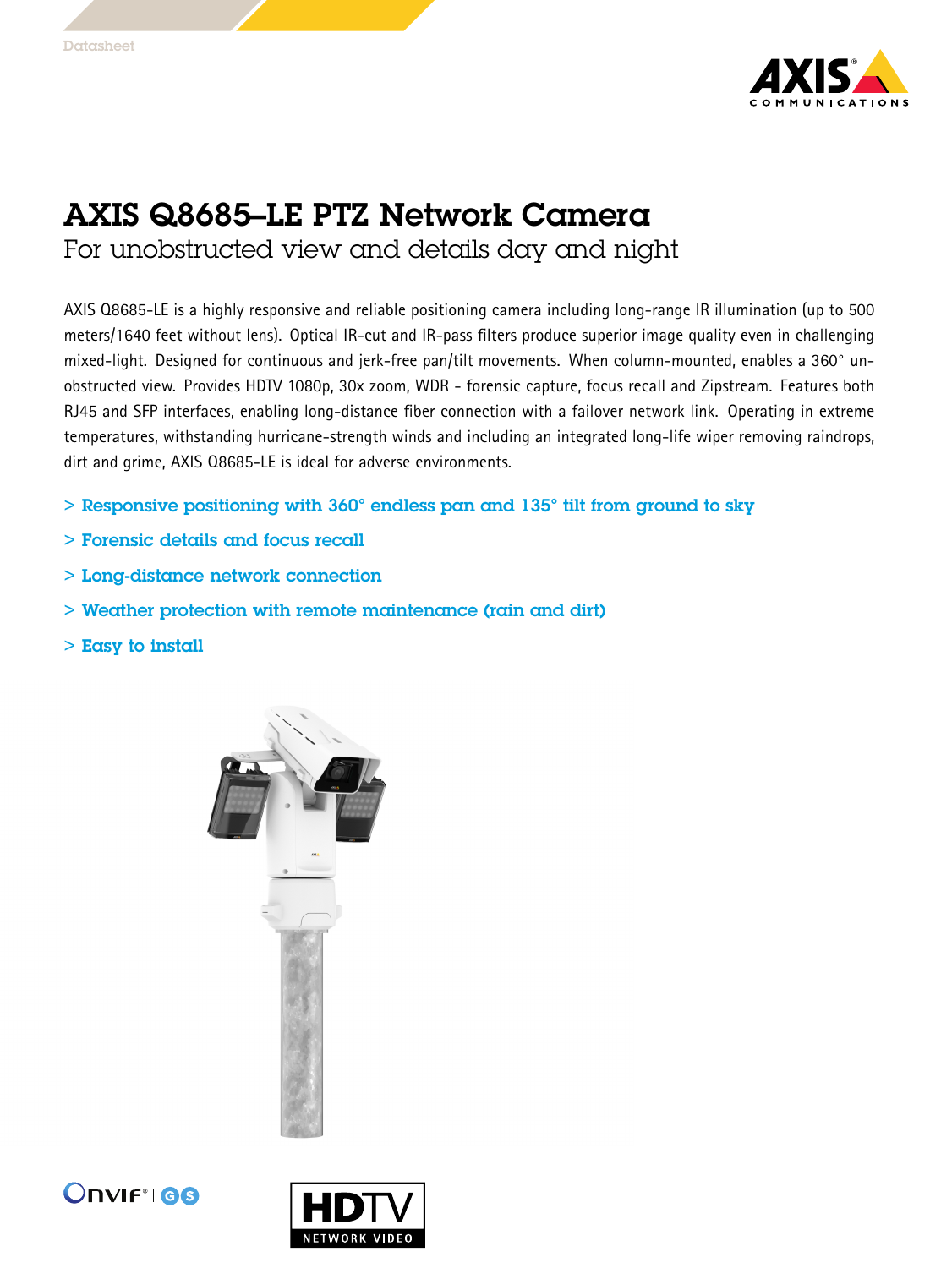## AXIS Q8685–LE PTZ Network Camera

| <b>Models</b>                           | AXIS Q8685-LE 20-28 V AC/DC                                                                                                                                                                                                                                                                                                                                                                                                                                                                                                                |  |
|-----------------------------------------|--------------------------------------------------------------------------------------------------------------------------------------------------------------------------------------------------------------------------------------------------------------------------------------------------------------------------------------------------------------------------------------------------------------------------------------------------------------------------------------------------------------------------------------------|--|
| $C$ amera                               |                                                                                                                                                                                                                                                                                                                                                                                                                                                                                                                                            |  |
| Image sensor                            | 1/2.8" progressive scan CMOS                                                                                                                                                                                                                                                                                                                                                                                                                                                                                                               |  |
| Lens                                    | Varifocal, 4.3-129 mm, F1.6-4.7<br>Horizontal field of view: 65.6°-2.0°<br>Vertical field of view: 39.0°-1.2°<br>Autofocus, auto-iris                                                                                                                                                                                                                                                                                                                                                                                                      |  |
| Day and night                           | Automatic switching from infrared-cut filter to infrared pass<br>filter in night mode                                                                                                                                                                                                                                                                                                                                                                                                                                                      |  |
| Minimum<br>illumination                 | Color: 0.2 lux at 30 IRE F1.6<br><b>B/W:</b> 0.01 lux at 30 IRE F1.6<br>Color: 0.25 lux at 50 IRE F1.6<br>B/W: 0.02 lux at 50 IRE F1.6<br>B/W: 0 lux with IR illumination                                                                                                                                                                                                                                                                                                                                                                  |  |
| <b>Shutter time</b>                     | 1/66500 to 2 s                                                                                                                                                                                                                                                                                                                                                                                                                                                                                                                             |  |
| Pan/Tilt/Zoom                           | Pan: 360° endless, 0.05°/s to 120°/s<br>Tilt (default): $-90^\circ$ to $+45^\circ$ ,<br>Tilt (inverted $a$ ): -45° to +90°<br>Tilt speed: $0.05^{\circ}/s$ to $60^{\circ}/s$<br>Jerk-free movements at low speed: $\pm$ 0.01°/s (at 0.05°/s)<br>Zoom: 30x optical zoom, 12x digital zoom, total 360x zoom<br>Preset accuracy: 0.05°<br>256 preset positions, guard tour, control queue, on-screen<br>directional indicator, focus window, speed zoom, focus recall,<br>de-icing control <sup>b</sup> , dynamic load balancing <sup>c</sup> |  |
| Video                                   |                                                                                                                                                                                                                                                                                                                                                                                                                                                                                                                                            |  |
| Video<br>compression                    | H.264 (MPEG-4 Part 10/AVC), Baseline, Main and High Profiles<br><b>Motion JPEG</b>                                                                                                                                                                                                                                                                                                                                                                                                                                                         |  |
| Resolution                              | 1920x1080 (HDTV 1080p) to 320x180                                                                                                                                                                                                                                                                                                                                                                                                                                                                                                          |  |
| Frame rate                              | Up to 25/30 fps (50/60 Hz) in 1080p<br>Up to 50/60 fps (50/60 Hz) in 720p                                                                                                                                                                                                                                                                                                                                                                                                                                                                  |  |
| Video streaming                         | Multiple, individually configurable streams in H.264 and<br><b>Motion JPEG</b><br>Axis Zipstream technology in H.264<br>Controllable frame rate and bandwidth<br>VBR/MBR H.264                                                                                                                                                                                                                                                                                                                                                             |  |
| lmage settings                          | Compression, color, brightness, sharpness, contrast, local<br>contrast, white balance, exposure control, exposure zones,<br>WDR - forensic capture (up to 120 dB), automatic backlight<br>compensation, fine tuning of low-light behavior, manual shutter<br>time, text and image overlay, 20 individual 3D privacy masks,<br>image freeze on PTZ, electronic image stabilization                                                                                                                                                          |  |
| Network                                 |                                                                                                                                                                                                                                                                                                                                                                                                                                                                                                                                            |  |
| Security                                | Password protection, IP address filtering, HTTPS <sup>d</sup> encryption,<br>network failover mode <sup>t</sup> , IEEE 802.1X <sup>d</sup> network access control,<br>digest authentication, user access log, centralized certificate<br>management                                                                                                                                                                                                                                                                                        |  |
| Supported<br>protocols                  | IPv4/v6, HTTP, HTTPS <sup>d</sup> , SSL/TLS <sup>d</sup> , QoS Layer 3 DiffServ, FTP, SFTP,<br>CIFS/SMB, SMTP, Bonjour, UPnP™, SNMP v1/v2c/v3 (MIB-II),<br>DNS, DynDNS, NTCIP, NTP, RTSP, RTP, TCP, UDP, IGMP, RTCP, ICMP,<br>DHCP, ARP, SOCKS, SSH, Axis APTP A                                                                                                                                                                                                                                                                           |  |
| <b>System integration</b>               |                                                                                                                                                                                                                                                                                                                                                                                                                                                                                                                                            |  |
| Application<br>Programming<br>Interface | Open API for software integration, including VAPIX®<br>and AXIS Camera Application Platform, specifications at<br>www.axis.com<br>ONVIF <sup>®</sup> Profile S and ONVIF® Profile G, specification at<br>www.onvif.org                                                                                                                                                                                                                                                                                                                     |  |
| Analytics                               | Included<br>AXIS Video Motion Detection, Shock Detection, Advanced<br>Gatekeeper<br>Supported<br><b>AXIS Cross Line Detection</b><br>Support for AXIS Camera Application Platform enabling<br>installation of third-party applications, see www.axis.com/acap                                                                                                                                                                                                                                                                              |  |
| Event triggers                          | Detectors: live stream accessed, video motion detection, shock<br>detection, day/night mode<br>Hardware: network, temperature<br>Input signal: digital input, manual trigger, virtual inputs<br>PTZ: autotracking, moving, preset reached, ready<br>Storage: disruption, recording<br>System: system ready                                                                                                                                                                                                                                 |  |

|                              | Time: recurrence, use schedule                                                                                                                                                                                                                                                                                                                                                                                                                                                                            |
|------------------------------|-----------------------------------------------------------------------------------------------------------------------------------------------------------------------------------------------------------------------------------------------------------------------------------------------------------------------------------------------------------------------------------------------------------------------------------------------------------------------------------------------------------|
| <b>Event actions</b>         | Day/night mode, overlay text, video recording to edge storage,<br>pre- and post-alarm video buffering, external output activation,<br>send SNMP trap, illumination, WDR mode, wiper sequence,<br>washer sequence<br>PTZ control: preset position, quard tour, autotracking<br>File upload: FTP, HTTP, HTTPS, SFTP, network share, email<br>Notification: HTTP, HTTPS, TCP, email                                                                                                                          |
| Data streaming               | Event data                                                                                                                                                                                                                                                                                                                                                                                                                                                                                                |
| Built-in                     | Pixel counter                                                                                                                                                                                                                                                                                                                                                                                                                                                                                             |
| installation aids<br>General |                                                                                                                                                                                                                                                                                                                                                                                                                                                                                                           |
| Casing                       | IP66-, and NEMA 4X-rated powder coated aluminum<br>Color: white NCS S 1002-B                                                                                                                                                                                                                                                                                                                                                                                                                              |
|                              | Front window: tempered glass with anti-reflective coating<br>Long-life silicone wiper<br>Sunshield: high-impact UV-stabilized thermoplastic                                                                                                                                                                                                                                                                                                                                                               |
| Sustainability               | PVC free                                                                                                                                                                                                                                                                                                                                                                                                                                                                                                  |
| Memory                       | 512 MB RAM, 256 MB Flash                                                                                                                                                                                                                                                                                                                                                                                                                                                                                  |
| Power                        | 20-28 V AC/DC<br>Typical: 16 W (without illumination), 64 W (with illumination)<br>Max: 204 W (without illumination), 300 W (with illumination)<br>Power loss recovery <sup>e</sup><br>TVS 2 kV surge protection<br>I/O connector<br>Output voltage: 12 V DC<br>Max load: 50 mA                                                                                                                                                                                                                           |
| Connectors                   | SFP slot (SFP module not included) <sup>†</sup><br>RJ45 10BASE-T/100BASE-TX network connectorf<br>Power connector<br>I/O connector: 6-pin terminal block with 4 configurable<br>inputs/outputs                                                                                                                                                                                                                                                                                                            |
| <b>IR</b> illumination       | <b>Distance</b><br>Without diverging lenses $10^{\circ}$ x $10^{\circ}$ : 500 m (1640 ft)<br>With diverging lenses $35^{\circ}$ x 10°: 240 m (787 ft) <sup>g</sup><br>With diverging lenses 60° x 25°: 135 m (443 ft)<br>With diverging lenses 80° x 30°: 100 m (328 ft)<br>With diverging lenses $120^\circ \times 50^\circ$ : 65 m (213 ft) <sup>n</sup><br>Power: 96 W<br>Wavelength: 850 nm<br>Illumination intensity adjustable during installation<br>Illumination synchronized with day/night mode |
| Storage                      | Support for SD/SDHC/SDXC card<br>Support for SD card encryption<br>Support for recording to network-attached storage (NAS)<br>For SD card and NAS recommendations see www.axis.com                                                                                                                                                                                                                                                                                                                        |
| Operating<br>conditions      | Normal: -50 °C to 55 °C (-58 °F to 131 °F)<br>Maximum (intermittent): 65 °C (149 °F)<br>Arctic Temperature Control: start-up at -40 °C (-40 °F)<br>Humidity 10-100% RH (condensing)<br>Wind load when PTZ operational<br>52 m/s (117 mph), without sunshield 60 m/s (135 mph) <sup>i</sup><br>Maximum effective projected area (EPA): 0.164 m <sup>2</sup>                                                                                                                                                |
| Storage<br>conditions        | -40 °C to 70 °C (-40 °F to 158 °F)                                                                                                                                                                                                                                                                                                                                                                                                                                                                        |
| <b>Approvals</b>             | EMC<br>EN 55032 Class A, EN 55024, EN 61000-6-1, EN 61000-6-2,<br>FCC Part 15 Subpart B Class A, VCCI Class A ITE, ICES-003 Class A,<br>RCM AS/NZS CISPR 32 Class A, EN 50121-4, IEC 62236-4,<br>KC KN32 Class A, KC KN35<br>Safety<br>IEC/EN/UL 62368-1, IEC/EN/UL 60950-22, IEC/EN 60598-1,<br>IEC/EN 62471 (risk group 2), IS 13252<br>Environment<br>IEC/EN 60529 IP66, IEC 62262 IK10 <sup>J</sup> , NEMA 250 Type 4x,<br>ISO 4892-2, IEC 60068-2-6, IEC 60068-2-27                                  |
| <b>Dimensions</b>            | 495 x 411 x 580 mm (19 x 16 x 23 in) <sup>k</sup><br>Maximum height with 45° tilt upwards: 680 mm (27 in)<br>Maximum width/depth with 360° pan clearance: 633 mm (25 in)                                                                                                                                                                                                                                                                                                                                  |
| Weight                       | 18.4 kg $(41 \text{ lb})^k$                                                                                                                                                                                                                                                                                                                                                                                                                                                                               |
| Included<br>accessories      | Installation Guide<br>Windows decoder 1-user license                                                                                                                                                                                                                                                                                                                                                                                                                                                      |